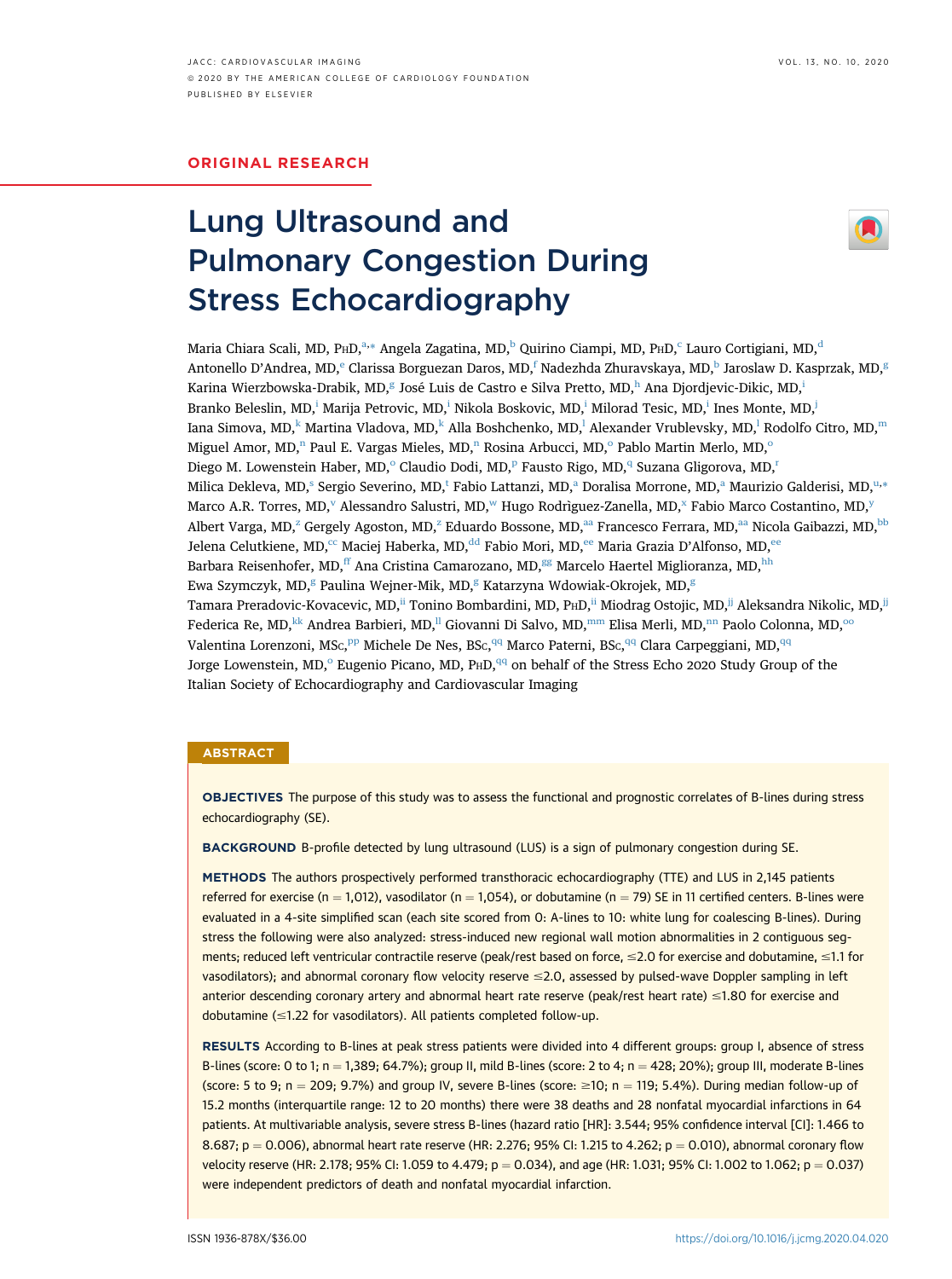### ABBREVIATIONS AND ACRONYMS

CAD = coronary artery disease

EF = ejection fraction HF = heart failure

LUS = lung ultrasound

LVCR = left ventricular contractile reserve

RWMA = regional wall motion abnormalities

SE = stress echocardiography

TTE = transthoracic echocardiography

WMSI = wall motion score index

CONCLUSIONS Severe stress B-lines predict death and nonfatal myocardial infarction. (Stress Echo 2020–The International Stress Echo Study [SE2020]; [NCT03049995](https://clinicaltrials.gov/ct2/show/NCT03049995)) (J Am Coll Cardiol Img 2020;13:2085–95) © 2020 by the American College of Cardiology Foundation.

The B-profile of normal lung sliding<br>with B-lines (also known as ultra-<br>sound (LUS) identifies pulmonary with B-lines (also known as ultrasound lung comets) by lung ultrasound (LUS) identifies pulmonary congestion at rest ([1](#page-9-0)) associated with a worse outcome in patients with heart failure (HF), acute myocardial infarction, or chronic coronary artery disease (CAD) (2–[6\)](#page-9-1). Tailored B-line–driven diuretic treatment of HF is associated with a reduction of acute decompensation

events as shown by a randomized trial, with a number needed to treat of 5 ([7](#page-9-2)). B-lines may also appear during physical or pharmacological stress in patients with CAD ([8\)](#page-9-3) and/or HF with either reduced ([9\)](#page-9-4) or preserved [\(10\)](#page-9-5) resting left ventricular ejection fraction (EF) ([11](#page-10-0),[12](#page-10-1)). A "wet lung" with appearance or increasing B-lines is more often found with ischemic regional wall motion abnormalities (RWMA) and/or diastolic dysfunction associated with increase in pulmonary wedge pressure (8–[13\)](#page-9-3).

The present study hypothesis is that patients with more B-lines, appearing or increasing during stress, have a greater functional impairment and worse outcome compared to patients without B-lines during stress. To test this hypothesis, a combined transthoracic echocardiography (TTE) and LUS was

<span id="page-1-19"></span><span id="page-1-18"></span><span id="page-1-17"></span><span id="page-1-16"></span><span id="page-1-15"></span><span id="page-1-14"></span><span id="page-1-13"></span><span id="page-1-12"></span><span id="page-1-11"></span><span id="page-1-10"></span><span id="page-1-9"></span><span id="page-1-8"></span><span id="page-1-7"></span><span id="page-1-6"></span><span id="page-1-5"></span><span id="page-1-4"></span><span id="page-1-3"></span><span id="page-1-2"></span><span id="page-1-0"></span>From the <sup>a</sup>Cardiothoracic Department, University of Pisa, and Nottola Cardiology Division, Montepulciano, Siena, Italy; <sup>b</sup>Cardiology Department, Saint Petersburg University Clinic, Saint Petersburg, Russian Federation; Cardiology Division, Fatebenefratelli Hospital, Benevento, Italy; <sup>d</sup>Cardiology Department, San Luca Hospital, Lucca, Italy; <sup>e</sup>Cardiology Department, Echocardiography Lab and Rehabilitation Unit, Monaldi Hospital, Second University of Naples, Naples, Italy; <sup>f</sup>Cardiology Division, Hospital San José, Criciuma, Brasil; <sup>g</sup>Chair of Cardiology, Bieganski Hospital, Medical University, Lodz, Poland; <sup>h</sup>Hospital Sao Vicente de Paulo e Hospital de Cidade, Passo Fundo, Brasil; <sup>i</sup>Cardiology Clinic, Clinical Center of Serbia, Medical School, University of Belgrade, Belgrade, Serbia; <sup>j</sup>Cardio-Thorax-Vascular Department, Echocardiography lab, "Policlinico Vittorio Emanuele", Catania University, Catania, Italy; <sup>k</sup>Head of Cardiology Department, Acibadem City Clinic Cardiovascular Center, University Hospital, Sofia, Bulgaria; <sup>l</sup>Cardiology Research Institute, Tomsk National Research Medical Centre of the Russian Academy of Sciences, Tomsk, Russian Federation; mCardiology Department and Echocardiography Lab, University Hospital "San Giovanni di Dio e Ruggi d'Aragona", Salerno, Italy; <sup>n</sup>Cardiology Department, Ramos Mejia Hospital, Buenos Aires, Argentina; <sup>o</sup>Cardiodiagnosticos, Investigaciones Medicas, Buenos Aires, Argentina; <sup>p</sup>Casa di Cura Figlie di San Camillo, Cremona, Italy; <sup>q</sup>Cardiology Department, Ospedale dell'Angelo Mestre-Venice, Venice, Italy; <sup>r</sup>Cardiology Division Ospedale Casilino, Roma, Italy; <sup>s</sup>Clinical Cardiology Department, Clinical Hospital Zvezdara, Medical School, University of Belgrade, Belgrade, Serbia; <sup>t</sup>Cardiology Department, Coronary Care Unit, Monaldi Hospital, Second University of Naples, Naples, Italy; <sup>u</sup>Department of Advanced Biomedical Sciences, Federico II University Hospital, Naples, Italy; <sup>v</sup>Hospital de Clinicas de Porto Alegre - Universidade Federal do Rio Grande do Sul, Porto Alegre, Brazil; wNon-invasive Cardiology, Heart Hospital, Hamad Medical Corporation, Doha, Qatar; <sup>x</sup>Instituto Nacional de Cardiologia Ignacio Chavez, Mexico City, Mexico; <sup>y</sup>Cardiology Department, San Carlo Hospital, Potenza, Italy; <sup>z</sup>Institute of Family Medicine, University of Szeged, Szeged, Hungary; aaAzienda Ospedaliera Rilevanza Nazionale A. Cardarelli Hospital, Naples, Italy; bbCardiology Department, Parma University Hospital, Parma, Italy; <sup>cc</sup>Centre of Cardiology and Angiology, Clinic of Cardiac and Vascular Diseases, Institute of Clinical Medicine, Faculty of Medicine, Vilnius University, Vilnius, Lithuania; <sup>dd</sup>Department of Cardiology, SHS, Medical University of Silesia, Katowice, Poland; eeSOD Diagnostica Cardiovascolare, DAI Cardio-Toraco-Vascolare, Azienda Ospedaliera-Universitaria Careggi, Florence, Italy; <sup>ff</sup>Cardiology Division, Pontedera-Volterra Hospital, ASL Toscana Nord-Ovest, Italy; <sup>gg</sup>Hospital de Clinicas UFPR, Medicine Department, Federal University of Paranà, Curitiba, Brazil; hhInstitute of Cardiology / University Foundation of Cardiology, Porto Alegre, Brazil; iiSchool of Medicine, University Clinical Center of The Republic of Srpska, Banja-Luka, Bosnia-Herzegovina; <sup>jj</sup>School of Medicine, Institute for Cardiovascular Disease Dedinje, Belgrade, Serbia; kkOspedale San Camillo, Cardiology Division, Rome, Italy; <sup>II</sup>Cardiology Division, Policlinico University Hospital of Modena, Modena, Italy; mmPediatric Cardiology Department, Cardiology Division, Brompton Hospital, Imperial College of London, London, United Kingdom; <sup>nn</sup>Department of Cardiology, Ospedale per gli Infermi, Faenza, Ravenna, Italy; <sup>oo</sup>Cardiology Hospital, Policlinico University Hospital of Bari, Bari, Italy; <sup>pp</sup>Institute of Management, Scuola Superiore Sant'Anna, Pisa, Italy; and the <sup>qq</sup>CNR, Institute of Clinical Physiology, Biomedicine Department, Pisa, Italy. \*Author is deceased. Institutional funding was provided by the CNR Institute of Clinical Physiology. The study was funded partly by the Italian National Research Council (Ageing project) and with travel grants from the Italian Society of Echocardiography and Cardiovascular Imaging with dedicated sessions during national meetings. The authors have reported that they have no relationships relevant to the contents of this paper to disclose.

<span id="page-1-31"></span><span id="page-1-30"></span><span id="page-1-29"></span><span id="page-1-28"></span><span id="page-1-27"></span><span id="page-1-26"></span><span id="page-1-25"></span><span id="page-1-24"></span><span id="page-1-23"></span><span id="page-1-22"></span><span id="page-1-21"></span><span id="page-1-20"></span><span id="page-1-1"></span>The authors attest they are in compliance with human studies committees and animal welfare regulations of the authors' institutions and Food and Drug Administration guidelines, including patient consent where appropriate. For more information, visit the JACC: Cardiovascular Imaging [author instructions page](http://imaging.onlinejacc.org/content/instructions-authors).

Manuscript received February 26, 2020; revised manuscript received April 22, 2020, accepted April 30, 2020.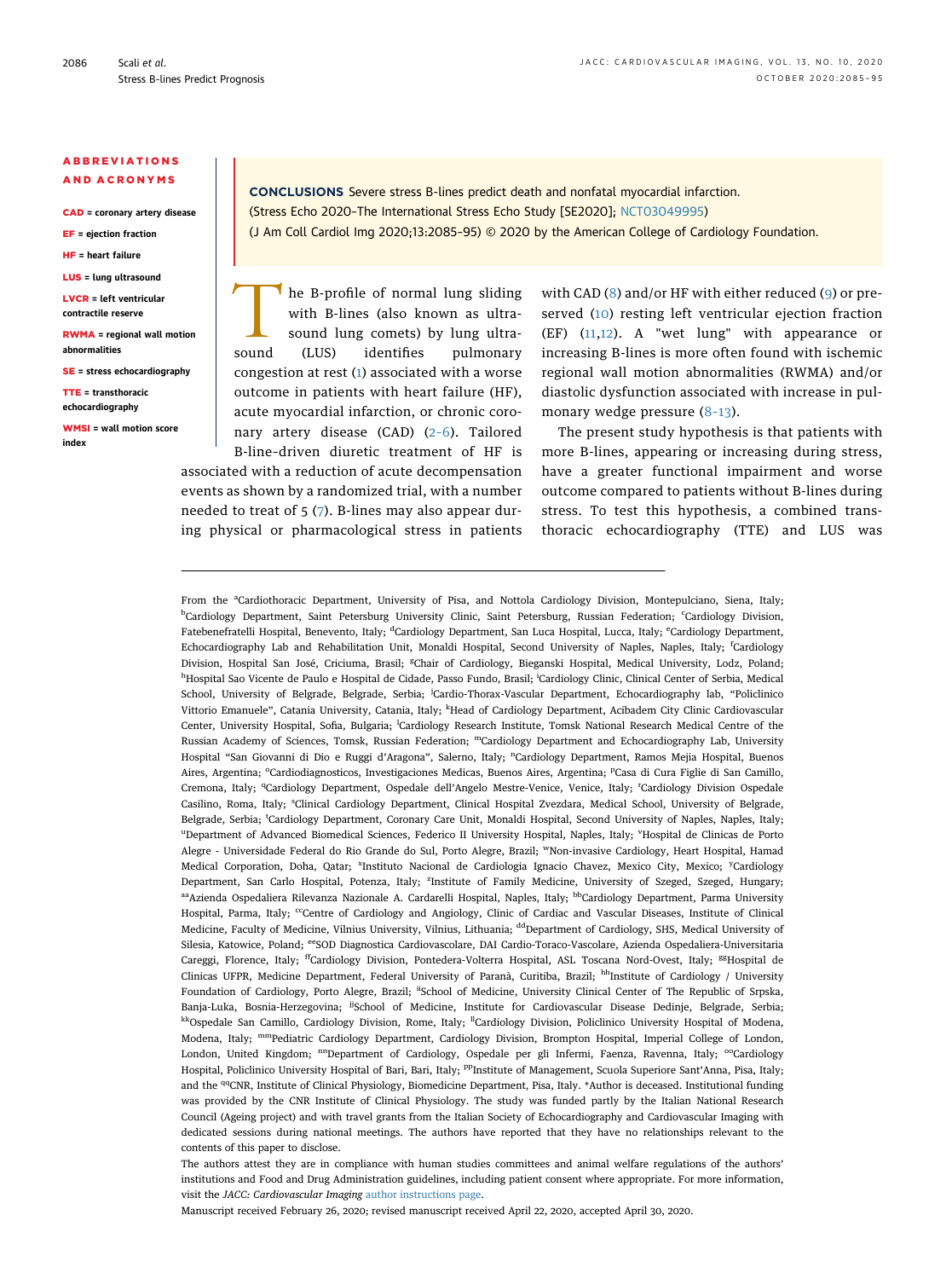<span id="page-2-0"></span>

performed in patients with known or suspected CAD and/or HF, referred for clinically-driven stress echocardiography (SE) in accredited laboratories of the network of the international, multicenter, prospective SE 2020 (Stress Echo 2020) study ([14](#page-10-2)).

# **METHODS**

STUDY POPULATION. In this prospective study, we considered 2,145 patients recruited by 11 laboratories of 6 countries (Brazil, Bulgaria, Italy, Poland, Russian Federation, and Serbia) with a systematic follow-up program. Patients without available follow-up information ( $n = 25$ ) or with prognosis-limiting disease or comorbidities known to demonstrate B-lines of extracardiac origin were excluded (e.g., patients with pulmonary fibrosis, lung cancer, pneumonia). The inclusion criteria were: 1) age >18 years; 2) referral for known or suspected CAD ( $n = 1.927$  with history of chest pain, previous myocardial revascularization, and/or previous myocardial infarction, or asymptomatic at risk) or HF ( $n = 217$  with dyspnea as the presenting symptom or asymptomatic with echocardiographic evidence of systolic or diastolic left

ventricular dysfunction at rest), with any degree of resting left ventricular systolic function (preserved or reduced); 3) no severe primary valvular or congenital heart disease; 4) wall motion imaging by TTE of acceptable quality at rest; 5) willingness to give their written informed consent allowing scientific use of observational data, respectful of privacy rights; and 6) recruitment in centers with follow-up rate ranging from 95% to 100%.

No patient was discarded due to poor-quality LUS study at rest or during stress.

All patients underwent SE testing as part of a clinically-driven work-up ([15\)](#page-10-3) and according to the referring physician's indications. Written informed consent was obtained from all patients before testing. The study protocol was reviewed and approved by the institutional ethics committees as a part of the SE 2020 study (148- Comitato Etico Lazio-1, July 16, 2016; [NCT03049995](https://clinicaltrials.gov/ct2/show/NCT03049995)).

REST AND STRESS ECHOCARDIOGRAPHY. We used commercially available ultrasound machines. All patients underwent comprehensive TTE at rest. Left ventricular volumes used to calculate EF were measured by modified biplane Simpson's method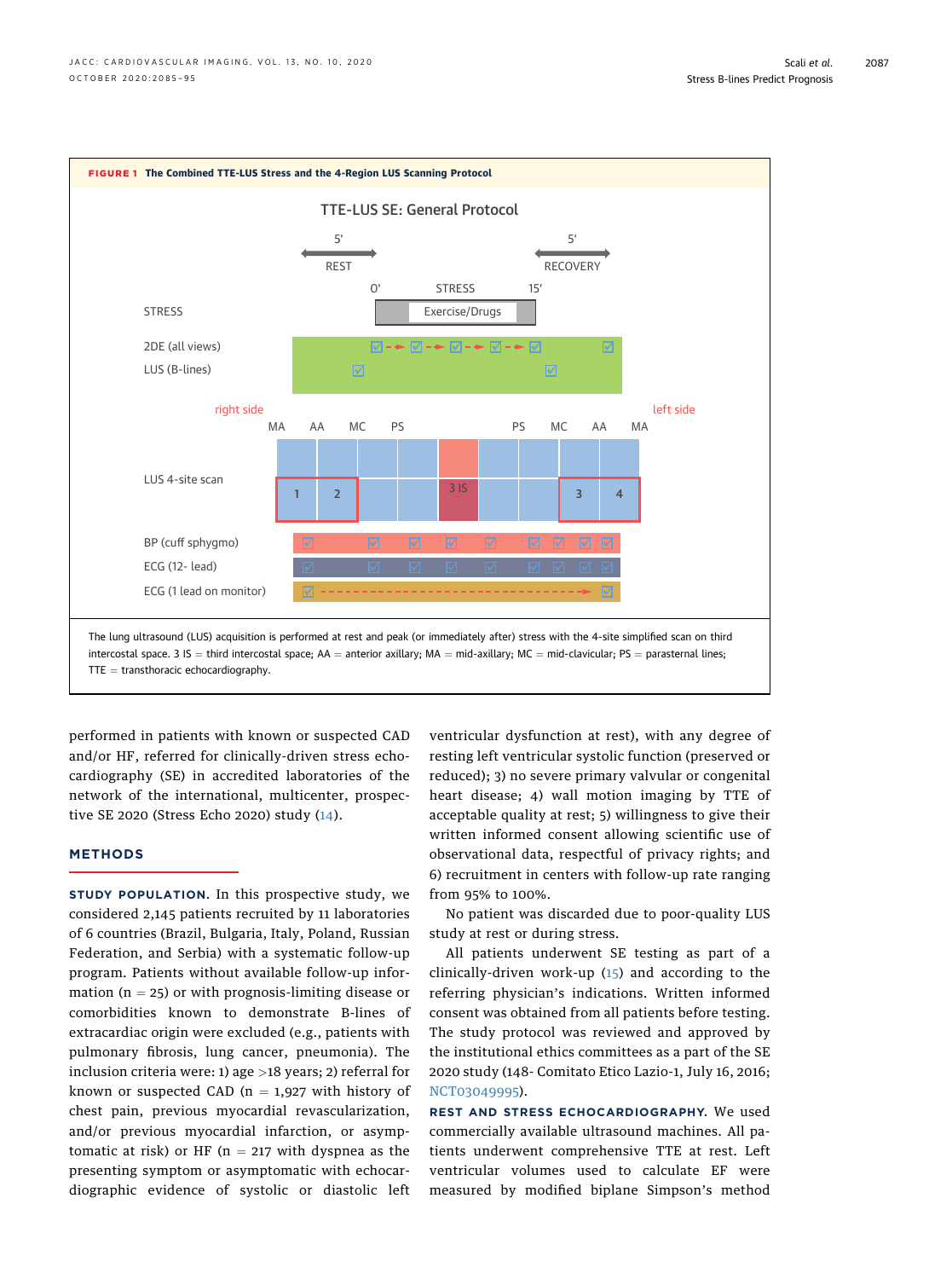<span id="page-3-0"></span>

| <b>TABLE 1 Study Patients</b> |                                                |                                               |                                                    |                                                  |                  |                |
|-------------------------------|------------------------------------------------|-----------------------------------------------|----------------------------------------------------|--------------------------------------------------|------------------|----------------|
|                               |                                                |                                               |                                                    |                                                  |                  |                |
|                               | <b>Group I Absent</b><br><b>Stress B-Lines</b> | <b>Group II Mild</b><br><b>Stress B-Lines</b> | <b>Group III Moderate</b><br><b>Stress B-Lines</b> | <b>Group III Severe</b><br><b>Stress B-lines</b> | Overall          |                |
|                               | $(n = 1,388)$                                  | $(n = 428)$                                   | $(n = 209)$                                        | $(n = 119)$                                      | $(N = 2,144)$    | <b>p</b> Value |
| Age, yrs                      | $62.5 \pm 11.4$                                | $63.6 \pm 11.6$                               | $63.9 \pm 11.4$                                    | $65.6 \pm 11.2*$                                 | $63.0 \pm 11.4$  | 0.012          |
| Male                          | 809 (58.3)                                     | 282 (65.9)*                                   | 145 (69.4)*†                                       | 79 (66.4)                                        | 1,315 (61.3)     | 0.001          |
| BSA, $m2$                     | $1.87 \pm 0.30$                                | $1.89 \pm 0.27$                               | $1.95 \pm 0.28$                                    | $1.89 \pm 0.31$                                  | $1.88 \pm 0.29$  | 0.091          |
| Hypertension                  | 869 (62.6)                                     | 333 (77.8)*                                   | 164 (78.5)*                                        | 93 (78.2)*                                       | 1,459 (68.2)     | < 0.001        |
| Diabetes mellitus             | 249 (17.9)                                     | 83 (19.4)                                     | 49 (23.4)                                          | 40 (33.6)*+                                      | 421 (19.6)       | < 0.001        |
| History of MI                 | 330 (23.8)                                     | 110 (25.7)                                    | 71 (30.4)*                                         | 40 (33.6)                                        | 551 (25.7)       | 0.003          |
| Previous PCI and/or CABG      | 225(16.2)                                      | 94 (22.0)                                     | $61(29.2)$ *                                       | 38 (31.9)                                        | 418 (19.5)       | < 0.001        |
| $MR \geq$ moderate            | 22(1.5)                                        | $19(4.4)$ *                                   | $14(6.7)$ *                                        | $14(11.8)*+$                                     | 418 (19.5)       | < 0.001        |
| Coronary angiography          | 623                                            | 198                                           | 100                                                | 59                                               | 980              |                |
| No CAD                        | 325 (52.2)                                     | 108 (54.5)                                    | 42 (42.0)                                          | 27(45.8)                                         | 502 (51.2)       |                |
| 1 vessel                      | 218(35.0)                                      | 51(25.8)                                      | 28 (28.0)                                          | 12(20.3)                                         | 309 (31.5)       |                |
| 2 or more vessels             | 80 (12.8)                                      | 39 (19.7)                                     | 30 (30.0)*                                         | 20 (33.9)*                                       | 169 (17.2)       | < 0.001        |
| Type of stress                |                                                |                                               |                                                    |                                                  |                  |                |
| Exercise                      | 624 (45.0)                                     | 207 (48.4)                                    | 113 (54.1)                                         | 66 (55.5)                                        | 1,010 (47.1)     |                |
| Vasodilator                   | 712 (51.3)                                     | 209 (48.8)                                    | 84 (40.2)                                          | 49 (41.2)                                        | 1,054 (49.2)     |                |
| Dobutamine                    | 51(3.7)                                        | 12(2.8)                                       | 12(5.7)                                            | 4(3.4)                                           | 79(3.7)          | 0.074          |
| Rest HR, beats/min            | $69.9 \pm 12.3$                                | $68.6 \pm 11.0$                               | $39.6 \pm 11.0$                                    | $71.7 \pm 12.9$                                  | $69.7 \pm 12.0$  | 0.054          |
| Peak HR, beats/min            | $107.2 \pm 26.4$                               | $103.9 \pm 25.0$                              | $107.7 \pm 25.3$                                   | $102.7 \pm 23.4$                                 | $106.4 \pm 25.9$ | 0.039          |
| Rest LVEF, %                  | $60.6 \pm 9.1$                                 | $58.9 \pm 10.9*$                              | $57.1 \pm 12.3*$                                   | $55.9 \pm 13.9$ *1                               | 59.6 $\pm$ 10.2  | < 0.001        |
| Peak LVEF, %                  | $68.9 \pm 13.3$                                | $64.7 \pm 14.1*$                              | $62.0 \pm 15.6*$                                   | $58.5 \pm 15.3$ *†                               | $66.8 \pm 14.2$  | < 0.001        |
| <b>Rest WMSI</b>              | $1.09 \pm 0.22$                                | $1.14 \pm 0.30*$                              | $1.20 \pm 0.35*$                                   | $1.28 \pm 0.47$ <sup>*†</sup>                    | $1.12 \pm 0.28$  | < 0.001        |
| Peak WMSI                     | $1.13 \pm 0.27$                                | $1.27 \pm 0.39*$                              | $1.37 \pm 0.42$ *†                                 | $1.52 \pm 0.52$ *†‡                              | $1.20 \pm 0.35$  | < 0.001        |
| δWMSI                         | $0.04 \pm 0.21$                                | $0.13 \pm 0.26*$                              | $0.17 \pm 0.35$ *†                                 | $0.24 \pm 0.40$ *†‡                              | $0.08 \pm 0.26$  | < 0.001        |
| <b>NWMA</b>                   | 193 (13.9)                                     | $134(31.3)*$                                  | 84 (40.2)*+                                        | 55 (46.2)*†‡                                     | 466 (21.7)       | < 0.001        |
| Rest SBP, mm Hq               | $134.4 \pm 19.7$                               | $132.3 \pm 17.6$                              | $131.7 \pm 17.5$                                   | $132.2 \pm 18.4$                                 | $133.6 \pm 19.1$ | 0.069          |
| Peak SBP, mm Hq               | $149.2 \pm 36.4$                               | $153.8 \pm 37.0$                              | $158.4 \pm 36.4*$                                  | $150.0 \pm 34.6$                                 | $151.1 \pm 36.5$ | 0.002          |
| Rest force, mm Hg/ml          | $4.23 \pm 1.88$                                | $3.83 \pm 1.85*$                              | $3.50 \pm 1.81*$                                   | $3.54 \pm 2.06*$                                 | $4.04 \pm 1.89$  | < 0.001        |
| Peak force, mm Hg/ml          | $7.39 \pm 4.72$                                | $6.29 \pm 4.76*$                              | $5.87 \pm 4.38$ *†                                 | $4.89 \pm 4.08$ * †                              | $6.88 \pm 4.72$  | < 0.001        |
| LV CR                         | $1.74 \pm 0.86$                                | $1.60 \pm 0.81*$                              | $1.64 \pm 0.90$                                    | $1.33 \pm 0.64$ *†‡                              | $1.68 \pm 0.85$  | $<$ 0.001      |
| Abnormal LV CR,               | 451 (32.6)                                     | 185 (43.2)*                                   | 100(47.8)                                          | 75 (63.0)*†‡                                     | 811 (37.9)       | < 0.001        |
| Rest B-lines                  | $0(0-4)$                                       | $1.5(0-13)*$                                  | $3(0-11)*+$                                        | $6(0-35)*+1+$                                    | $0(0-35)$        | < 0.001        |
| Peak B-lines                  | $0(0-1)$                                       | $3(2-4)*$                                     | $6(5-9)*+$                                         | 14 (10-40)*†‡                                    | $1(0-40)$        | < 0.001        |
| Drying lung                   | 22(1.6)                                        | $14(3.3)*$                                    | $7(3.3)*$                                          | $1(0.8)$ *†‡                                     | 44 (2.1)         | $<$ 0.001      |
| CFVR ( $n = 1,806$ )          | $2.36 \pm 0.55$                                | $2.19 \pm 0.59*$                              | $2.07 \pm 0.60*$                                   | $1.83 \pm 0.58$ *†‡                              | $2.25 \pm 0.58$  | < 0.001        |

Values are mean  $\pm$  SD or n (%). Drying lung pattern: stress B-lines  $<$  rest B-lines for at least 2 points. \*p  $<$  0.05 vs. group 1; †p  $<$  0.05 vs. group 2; ‡p  $<$  0.05 vs. group 3.

 $BSA = body$  surface area; CAD = coronary artery disease; CFVR = coronary flow velocity reserve; HRR = heart rate reserve; LVCR = left ventricular contractile reserve; LVEF = left ventricular ejection fraction; MI = myocardial infarction; MR = mitral regurgitation; SBP = systolic blood pressure; WMSI = wall motion score index.

> according to the American Society of Echocardiography and European Association of Cardiovascular Imaging ([16,](#page-10-4)[17\)](#page-10-5).

> All patients underwent exercise or pharmacological SE according to the protocol recommended by the European Association of Cardiovascular Imaging guidelines ([16](#page-10-4)). Exercise protocol was semisupine in these patients (post-treadmill was also allowed). We used dipyridamole dose up to 0.86 mg/kg, dobutamine starting from 5 to 40  $\mu$ g/kg/min with atropine coadministration up to 1 mg, and adenosine up to 0.14 µg/kg/min over 6 min. Electrocardiogram (ECG) and blood pressure were monitored continuously. ECG leads were positioned so as not to interfere with

previously marked acoustic windows. Criteria for interrupting the test were severe chest pain, diagnostic ST-segment shift, excessive blood pressure increase (systolic blood pressure  $\geq$ 240 mm Hg, diastolic blood pressure  $\geq$ 120 mm Hg), limiting dyspnea, maximal predicted heart rate, significant arrhythmias. or limiting side effects [\(17](#page-10-5)).

QUADRUPLE IMAGING IN ABCDE PROTOCOL. The ABCDE SE protocol was used. Step A for Asynergy and regional wall motion abnormalities, step B for Blines, step C for left ventricular Contractile reserve, step D for Doppler-based coronary flow velocity reserve (CFVR) and step E for heart rate reserve based on ECG. Each laboratory completed the upstream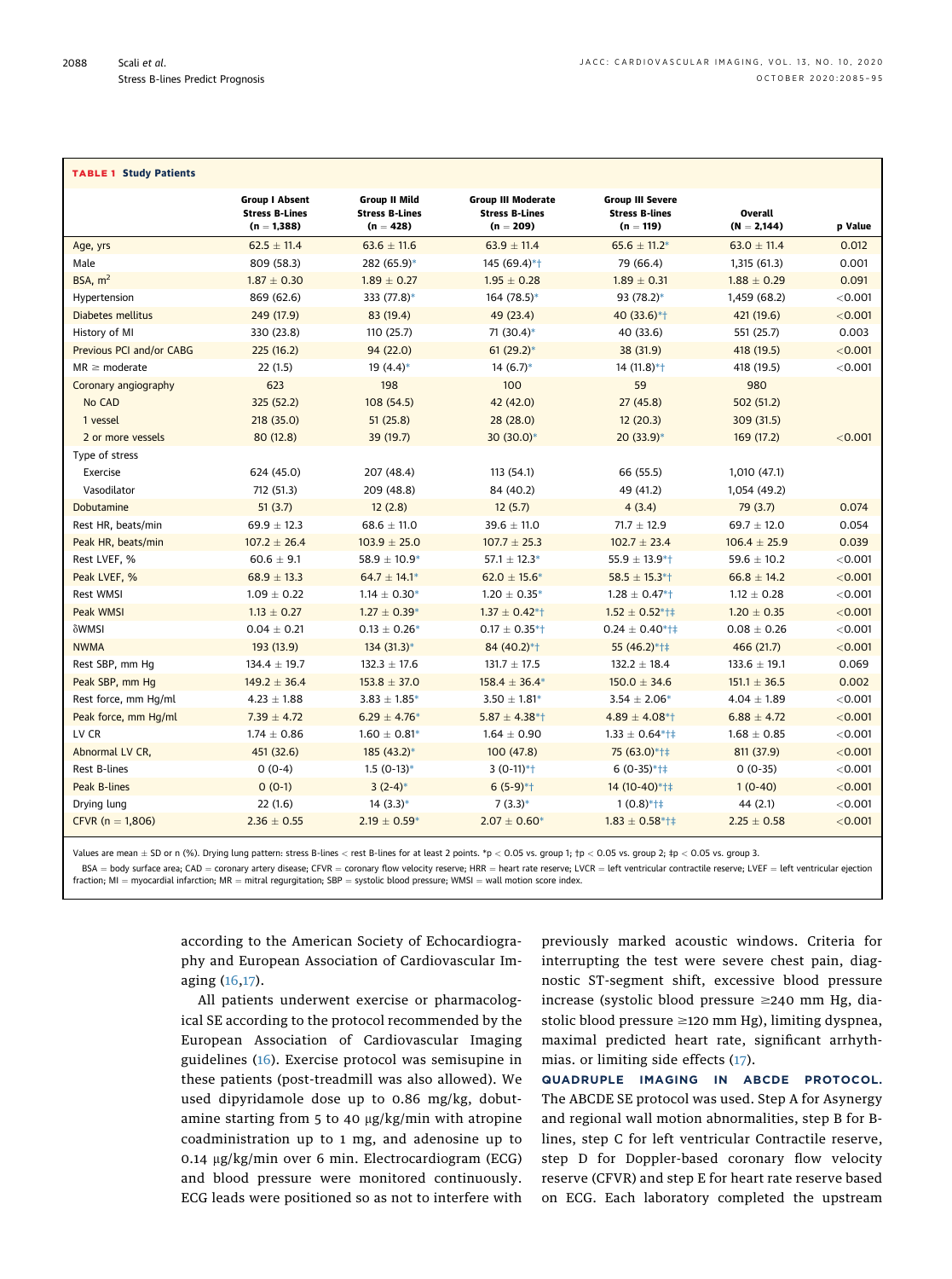<span id="page-4-0"></span>quality control process ([18\)](#page-10-6). Echocardiographic imaging was performed from the parasternal long-axis view; short-axis view; and apical 4-, 3-, and 2 chamber view, using conventional 2-dimensional echocardiography. Step A included assessment of wall motion abnormalities and was performed in all patients. Wall motion score index (WMSI) was calculated in each patient at baseline and peak stress, in a 4-point score ranging from 1 (normal) to 4 (dyskinetic) in a 17-segment model of the left ventricle ([19\)](#page-10-7). The A criterion was considered positive in presence of stress-induced RWMA (WMSI stress > rest) when at least 2 adjacent segments of the same vascular territory of the left ventricle showed an increment of at least 1 point of segmental score during SE ([19](#page-10-7)). Step B of protocol included the assessment of B-lines with lung ultrasound ([20](#page-10-8)). The B criterion was considered positive in the presence of stress or rest B-lines  $\geq$  U ([12](#page-10-1)). Step C of protocol included the force-based assessment of left ventricular contractile reserve (LVCR) as the stress/rest ratio of force, calculated as systolic blood pressure/end-systolic volume ([21\)](#page-10-9). Stress-specific abnormal cutoff values for force-based LVCR were:  $\leq$ 2.0 for exercise and dobutamine, and  $\leq$ 1.1 for dipyridamole and adenosine ([13](#page-10-10)). CFVR (step D) was assessed during the standard SE examination using intermittent imaging of wall motion and LAD ([2](#page-9-1)). Coronary flow in the mid-distal portion of the LAD was imaged from the low parasternal long-axis view and/or modified apical 2-, 3-, or 4-chamber view under the guidance of color Doppler flow mapping ([13\)](#page-10-10). At each timepoint, 3 optimal profiles of peak diastolic Doppler flow velocities were measured, and the results were averaged. CFVR was defined as the ratio between hyperemic peak and basal peak diastolic coronary flow velocities. A CFVR value  $\leq 2.0$ was considered abnormal based on previously defined diagnostic and prognostic cutoff values ([13](#page-10-10)).

The last imaging-independent step of the ABCDE protocol was the "E" step, based on ECG. Heart rate reserve (step E) was calculated as the peak/rest heart rate from 12-lead ECG ([22](#page-10-11)). A blunted heart rate reserve (HRR) is a prognostically relevant index of reduced sympathetic reserve and abnormal cardiac autonomic function ([22](#page-10-11)). The "E" criterion was considered positive in the presence of HRR <1.80 for exercise and dobutamine, and  $\leq$ 1.22 for vasodilators ([23](#page-10-12)). Beta-blockers reduce resting and peak heart rate but do not affect HRR and its cutoff value for outcome prediction ([22,](#page-10-11)[23\)](#page-10-12).

All doctors and nurses involved were trained in Basic Life Support and Advanced Cardiac Life Support. The procedure for acquisition between centers was standardized through a web-based learning



module before starting data collection. All readers (1 for each center) underwent a quality control as previously described ([13,](#page-10-10)[19,](#page-10-7)[24\)](#page-10-13).

LUNG ULTRASOUND ("B" STEP OF ABCDE IMAGING PROTOCOL). The general TTE-LUS SE protocol is shown in [Figure 1](#page-2-0). The same cardiac transducer was used for TTE and LUS. The depth was adjusted according to the body habitus of the patient to visualize the pleural line. A B-line was defined as a discrete laser-like vertical hyperechoic reverberation artifact that arises from the pleural line extending to the bottom of the screen without fading and moving synchronously with lung sliding. We adopted the 4 site simplified scan ([20](#page-10-8)). We analyzed the anterior and lateral hemithoraces, scanning from midaxillary to midclavicular lines on the third intercostal space. Detailed description of the scanning procedure and scanning sites is also available in a 4-min movie from our laboratory on YouTube ([25](#page-10-14)). The sequence of scanning sites is shown in **[Figure 1](#page-2-0).** All readers passed the quality control for B-lines reading upstream to starting data collection ([24](#page-10-13)).

The LUS study started at the end of exercise and beginning of recovery within 1 to 2 min after termination of stress, or just at the moment of antidote administration in pharmacological stress. B-lines recover slowly after test interruption, and still persist at 5 min of recovery after termination of exercise [\(10](#page-9-5)).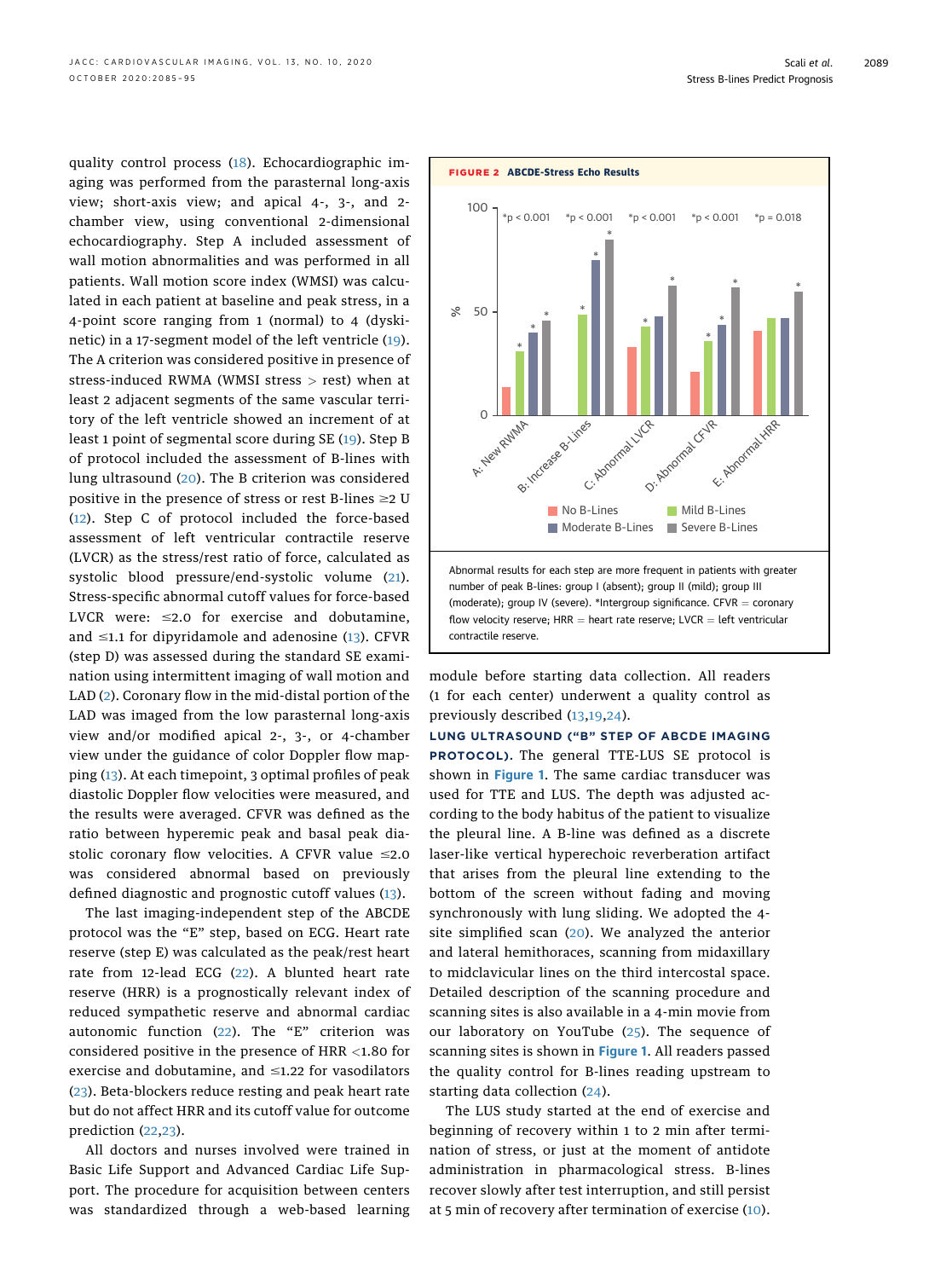<span id="page-5-0"></span>

A total of 4 chest sites was scanned, and each site had a score from 0 to 10 [\(20\)](#page-10-8). The B-lines score was the sum of the score in each of the 4 chest sites (each site with possible score from 0 to 10), generating a total score of all 4 chest zones from 0 (all 4 sites with individual site score of 0) to 40 (all 4 sites with individual site score of 10). B-line response was evaluated as the number of B-lines (rest, peak, and their change from rest to peak). The number of stress B-lines was categorized as: absent (score points 0 to 1), mild (2 to 4), moderate (5 to 9), and severe ( $\geq$ 10 points), adapting to the 4-site scan score previously prognostically validated with the 28-site scan ([3](#page-9-6),[26\)](#page-10-15).

DATA STORAGE AND ANALYSIS. The results for each test were entered in the databank at the time of testing by each recruiting center and sent monthly to the core laboratory with the electronic case report form with clinical data. After checking for internal consistency by trained technical staff, and doublechecking with the center for data verification on possibly inconsistent input, the data were added to the data bank and frozen.

CORONARY ANGIOGRAPHY. Invasive coronary angiography ( $n = 201$ ) or noninvasive multidetector coronary angiography showing no CAD  $(n = 17)$  were available in 218 patients. Obstructive significant CAD was defined by a quantitatively assessed coronary diameter reduction  $\geq$ 50% in the view showing the most severe stenosis. Images were read by experienced invasive cardiologists unaware of the results of SE.

OUTCOME DATA ANALYSIS. This is the interim analysis of the pre-specified evaluation of long-term outcomes to be completed by the end of 2023 ([13,](#page-10-10)[14\)](#page-10-2). Deaths were identified from the National Health Service Database. To avoid misclassification of the cause of death, overall death was considered. Assessors were blinded to clinical, TTE, and LUS results [\(13](#page-10-10),[14](#page-10-2)).

STATISTICAL ANALYSIS. Categorical data are expressed in terms of number of subjects and percentage, and continuous data are expressed as mean  $\pm$  SD or median (minimum, maximum) depending on the variables' distribution. For continuous variables, intergroup differences were tested with 1-way analysis of variance and intergroup comparison by Bonferroni or Kruskal-Wallis followed by Mann-Whitney test as appropriate. The chi-square or Fisher exact test was used to compare the distribution of categorical variables among groups. B-line response was evaluated as the number of B-lines (rest, peak, and their change from rest to peak). According to B-lines at peak stress, patients were divided into 4 different groups, with absent, mild, moderate, and severe B-lines. A pulmonary decongestion pattern ("drying lung") was defined as stress B-lines < rest B-lines for at least 2 points.

Event-free survival related to the endpoints of interest was estimated using the Kaplan-Meier method, and survival curves were compared with the log-rank test. Univariate Cox proportional hazards model were used to identify candidate predictors for selected endpoints. All variables with  $p < 0.10$  at univariate analysis were considered for the inclusion in multivariate Cox proportional hazards model. The final multivariable models were obtained excluding just those variables causing collinearity evaluated using the variance inflation factor. None of the variables considered in the analysis violated the nonproportionality of hazard assumption according to the Schoenfeld test. The incremental value of stress B-lines was evaluated comparing multivariable models with and without stress B-lines using global chi-square value to evaluate improvement of goodness-of-fit as well as continuous net reclassification index to assess improvement in risk stratification. Statistical significance was set at  $p < 0.05$ . All analyses were performed using Stata statistical software version 14 (StataCorp, College Station, Texas) and R version 3.6 (R Foundation, Vienna, Austria).

## RESULTS

The main clinical characteristics of the 2,145 study patients are described in [Table 1](#page-3-0). The employed stress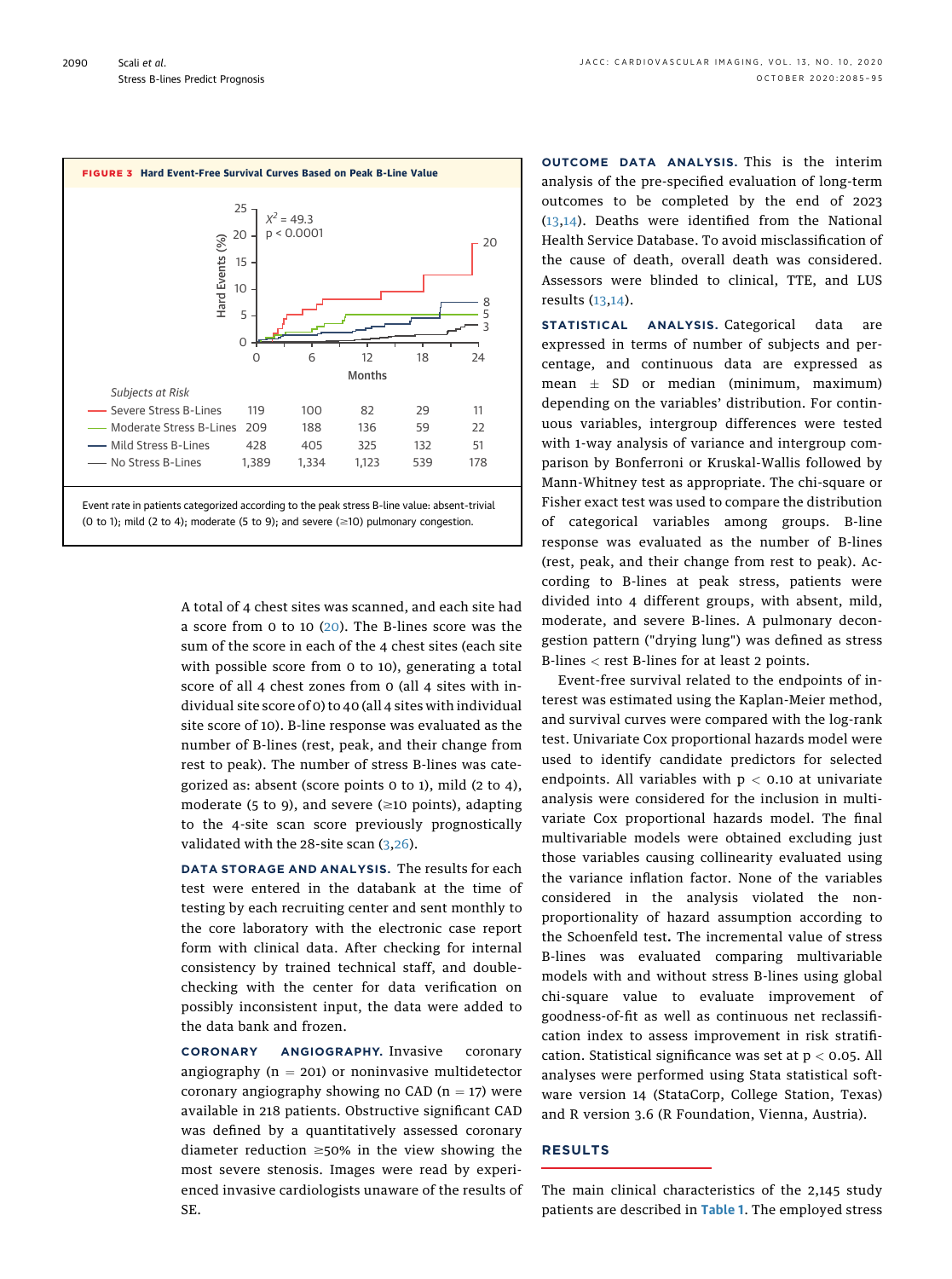was exercise ( $n = 1,010, 47.1\%$ ; with semi-supine bike,  $n = 799, 79.1\%$ ; or post-treadmill,  $n = 211, 20.9\%$ ), vasodilator (n =  $1,054$ , 49.2%; dipyridamole,  $n = 1,034$ ; adenosine,  $n = 20$ ), or dobutamine ( $n = 79$ ; 3.7%).

TTE AND LUS RESULTS. Interpretable TTE and LUS images were obtained in all patients at peak stress, with an overall feasibility of 100%.

According to B-lines at peak stress, patients were divided into 4 different groups: group I, absence of stress B-line (score: 0 to 1;  $n = 1,388$ ; 64.7%); group II, mild B-line (score: 2 to 4;  $n = 428$ ; 20.0%); group III, moderate B-line (score: 5 to 9;  $n = 209$ ; 9.7%) and group IV, severe B-line (score:  $\geq 10$ ; n = 119; 5.4%). The main clinical, echocardiographic characteristics of the 4 groups are described in [Table 1](#page-3-0).

All functional and coronary anatomic indexes of disease severity were more advanced in group IV compared with the other 3 groups, including extent of angiographically assessed CAD, history of myocardial infarction, and severity of mitral regurgitation ([Table 1](#page-3-0)).

Stress-induced RWMA (step A positivity), increase in number of peak B-lines  $\geq 2$  compared with rest (step B positivity), abnormal LVCR (step C positivity), abnormal CFVR (step D positivity), and abnormal HRR (step E positivity of ABCDE protocol) showed a gradient being least frequent in group I and most frequent in group IV ([Figure 2](#page-4-0)).

OUTCOME DATA RESULTS. During a median followup of 15.2 months (interquartile range: 12 to 20 months) there were 38 deaths and 28 nonfatal myocardial infarctions in 64 patients. Event rate was lowest in patients with absent peak B-lines (Group I). Increasing values of peak B-lines were associated with progressively worse event-free survival in the patients with severe peak B-lines ([Figure 3](#page-5-0)).

At multivariable analysis, severe stress B-lines (hazard ratio [HR]: 3.544; 95% confidence interval [CI]: 1.466 to 8.687;  $p = 0.006$ ), abnormal HRR (HR: 2.276; 95% CI: 1.215 to 4.262;  $p = 0.010$ ), abnormal CFVR (HR: 2.178; 95% CI: 1.059 to 4.479;  $p = 0.034$ ), and age (HR: 1.031; 95% CI: 1.002 to 1.062;  $p = 0.037$ ) were independent predictors of death and nonfatal myocardial infarction (Table 2). Revascularization was nonsignificant even when considered as a timevarying covariate ( $p = 0.147$ ). At incremental analysis, global chi-square of clinical model for the prediction of hard events increased from 38.79 ( $p < 0.001$ ) to 51.86 ( $p < 0.001$ ) with the addition of stress B-lines, and risk reclassification was also significantly improved with net reclassification index: 0.21 (95% CI: 0.01 to 0.42;  $p = 0.049$ ).

| <b>TABLE 2 Univariate and Multivariate Predictors of Death and Nonfatal</b><br><b>Myocardial Infarction</b> |                     |                              |                                                            |                |  |
|-------------------------------------------------------------------------------------------------------------|---------------------|------------------------------|------------------------------------------------------------|----------------|--|
|                                                                                                             |                     | <b>Univariate Analysis</b>   |                                                            |                |  |
|                                                                                                             |                     | <b>HR (95% CI)</b>           |                                                            | <b>p</b> Value |  |
| Age, yrs                                                                                                    |                     | 1.038 (1.014-1.063)          |                                                            | 0.002          |  |
| Male                                                                                                        |                     | $0.689(0.402 - 1.185)$       | 0.179                                                      |                |  |
| LV ejection fraction at rest, %                                                                             |                     | 1.037 (1.017-1.056)          | < 0.001                                                    |                |  |
| Previous PCI or CABG                                                                                        |                     | 1.681 (0.964-2.932)          | 0.067                                                      |                |  |
| <b>Stress-induced RWMA</b>                                                                                  |                     | 2.344 (1.367-4.022)          | 0.002                                                      |                |  |
| Severe stress B-lines                                                                                       |                     | 8.271 (4.171-16.398)         | < 0.001                                                    |                |  |
| Abnormal LVCR                                                                                               |                     | 1.651 (1.004-2.716)          | 0.048                                                      |                |  |
| <b>Abnormal CFVR</b>                                                                                        |                     | 3.697 (2.073-6.592)          | < 0.001                                                    |                |  |
| <b>Abnormal HRR</b>                                                                                         |                     | 2.960 (1.750-5.005)          | < 0.001                                                    |                |  |
|                                                                                                             |                     | <b>Multivariate Analysis</b> |                                                            |                |  |
|                                                                                                             | Model 1             |                              | Model 2                                                    |                |  |
|                                                                                                             | HR (95% CI)         | p Value                      | HR (95% CI)                                                | p Value        |  |
| Age, yrs                                                                                                    | 1.036 (1.007-1.065) | 0.015                        | 1.031 (1.002-1.062)                                        | 0.037          |  |
| Severe stress B-lines                                                                                       |                     |                              | 3.544 (1.466-8.687)                                        | 0.006          |  |
| <b>Abnormal CFVR</b>                                                                                        | 2.726 (1.501-4.951) | 0.001                        | 2.178 (1.059-4.479)                                        | 0.034          |  |
| <b>Abnormal HRR</b>                                                                                         | 2.331 (1.258-4.318) | 0.007                        | 2.276 (1.215-4.262)                                        | 0.010          |  |
|                                                                                                             |                     |                              | Continuous NRI (95% CI): 0.21<br>$(0.01-0.42)$ ; p = 0.049 |                |  |

Multivariate analysis model 1, without B-lines; model 2, with B-lines. Bold p values indicate statistical significance. Abbreviations as in [Table 1](#page-3-0).

When only all-cause mortality was considered, the 2-year survival was 2% in patients of group 1, 2-fold higher in patients of groups II and III, and 8-fold higher in patients of group IV ([Figure 4](#page-7-0)).

#### **DISCUSSION**

Dual imaging TTE-LUS during SE is feasible and simple, with 100% success rate for B-lines and only a minimal increase in imaging time. A greater number of peak stress B-lines indicate a less benign functional profile, consisting of a worse regional left ventricular function, weaker global force-based LVCR, blunted CFVR during stress, and more frequently abnormal cardiac autonomic function mirrored by blunted heart rate reserve. Outcome is worse in patients with higher number of peak stress B-lines ([Central Illustration](#page-8-0)). The likely underlying pathophysiological mechanism is the stress-induced change of pulmonary capillary wedge pressure, which is the driving force for fluid filtration and correlates with B-line number at rest  $(26)$  $(26)$  and during stress  $(9,12)$  $(9,12)$  $(9,12)$ . In a healthy cardiovascular response, left ventricular end-diastolic pressure decreases, the pulmonary capillary wedge pressure similarly decreases, and B-lines are absent. In an unhealthy cardiovascular condition, left ventricular enddiastolic pressure increases, the pulmonary capillary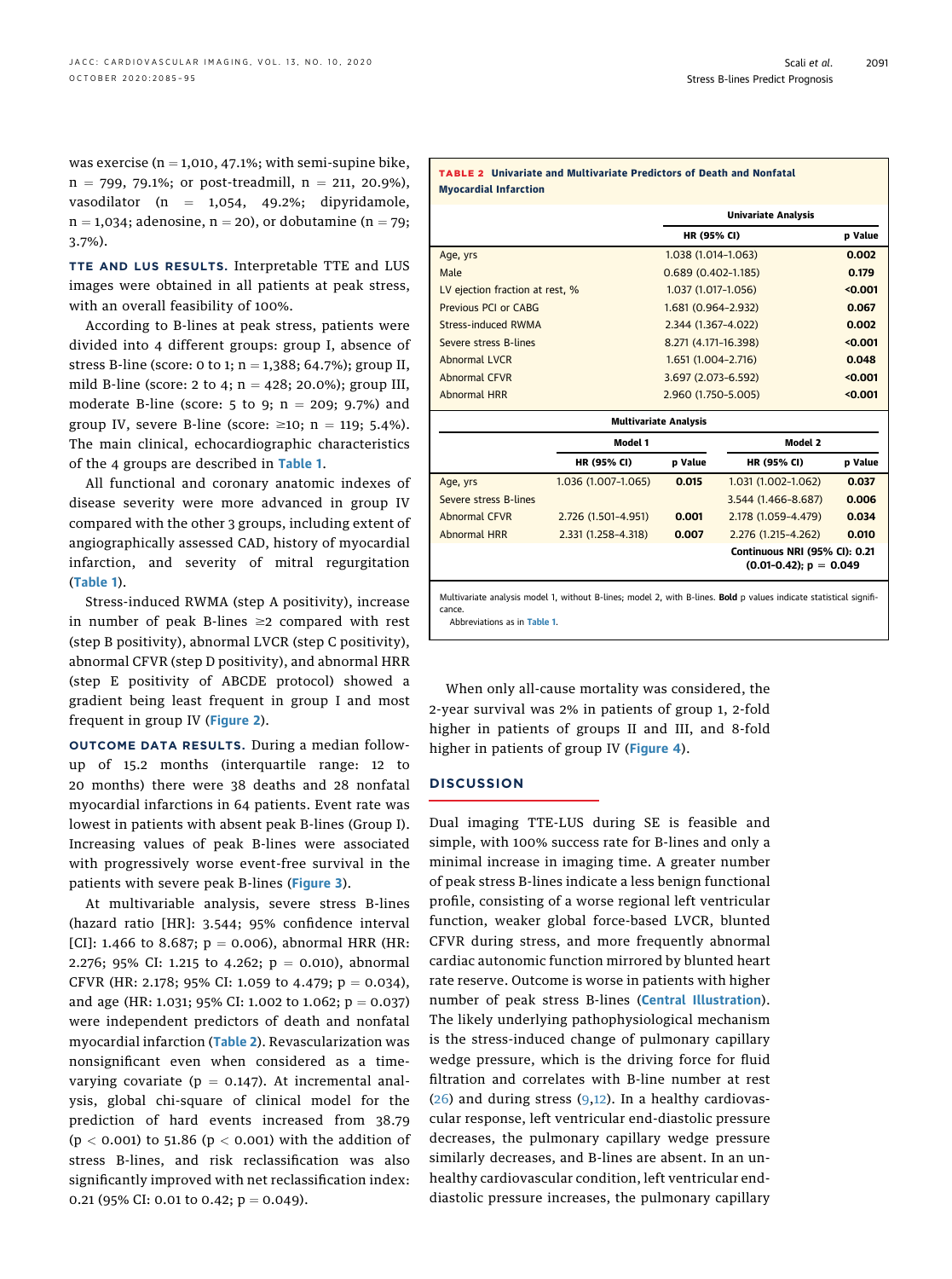<span id="page-7-0"></span>

wedge pressure similarly increases, and B-lines may appear or worsen during exercise stress ([8,](#page-9-3)[9](#page-9-4)[,11](#page-10-0),[12](#page-10-1)[,27,](#page-10-16)[28\)](#page-10-17) or vasodilator stress [\(29\)](#page-10-18). We and others have previously repeatedly shown that the presence and number of stress B-lines is related to stress  $E/e'$  during exercise SE  $(8-12)$  $(8-12)$  $(8-12)$ , with an R value of 0.71 observed by Scali et al. ([9](#page-9-4)) in 103 patients with HF and depressed EF.

COMPARISON WITH PREVIOUS STUDIES. The 100% feasibility is consistent with reports from our group and others  $(9,10,11,12,22)$  $(9,10,11,12,22)$  $(9,10,11,12,22)$  $(9,10,11,12,22)$  $(9,10,11,12,22)$  $(9,10,11,12,22)$  $(9,10,11,12,22)$  $(9,10,11,12,22)$ . It has been previously shown that B-lines can appear or increment during exercise or pharmacological stress in patients with known or suspected CAD and/or HF [\(12](#page-10-1)). In patients with HF and reduced EF, the number of peak stress B-lines is tightly correlated with indexes of functional severity such as peak oxygen consumption  $(R = -0.90)$  or resting cardiac natriuretic peptide values ( $R = 0.88$ ) ([9\)](#page-9-4). The present study corroborates previous findings and shows that the presence and severity of peak stress B-lines elicited with any form of physical or pharmacological stress is associated with greater functional impairment and worse outcome in patients with CAD and/or HF.

CLINICAL IMPLICATIONS. The present study underlines the importance of identifying and quantifying B-lines by LUS, both at rest and during stress. The same resting pattern is associated with a wide spectrum of stress responses, with heterogeneous functional and coronary anatomic correlates. The combination of TTE and LUS with identification of different dynamic LUS

patterns expands the spectrum of prognostic stratification achieved by rest B-lines and SE without B-lines. In addition, stress B-lines might have a role in refining therapy in heart failure. A rest B-line–driven therapy of diuretic therapy has been shown to be highly effective in reducing hospital readmissions in patients with heart failure ([7\)](#page-9-2). This personalized approach with targeted therapy might be further refined with dynamic assessment of B-lines during stress, because patients without resting B-lines may develop pulmonary congestion during stress, and patients with resting Blines may improve during stress.

LUS focused on B-lines is now incorporated in the standard ABCDE protocol, with step A for Asynergy and regional wall motion abnormalities, step B for B-lines, step C for left ventricular Contractile reserve and step D for Doppler-based CFVR ([14](#page-10-2),[18](#page-10-6)). Step E is imaging-independent, and provides useful information on cardiac autonomic dysfunction independent and complementary to the other steps ([22](#page-10-11)). SE can take the most from its unsurpassed versatility ([30](#page-10-19)) overcoming the limitations on an approach based only on RWMA, and in the ABCDE format, provide a comprehensive view of different pathophysiological and prognostic vulnerabilities of the patient with CAD and/or HF  $(31)$  $(31)$ .

STUDY LIMITATIONS. We selected a consecutive population of patients arriving to the SE laboratory with known or suspected CAD and/or HF, and with the whole spectrum of underlying resting left ventricular function, from normal to severely reduced. The substantial heterogeneity of enrolled patients is likely to reflect the variety of patients met in realworld conditions. SE is safe and indicated not only in chest pain, but also in patients with dyspnea as chief complaint and in patients with systolic or diastolic left ventricular dysfunction at rest with any degree of resting left ventricular function (preserved or reduced) ([15](#page-10-3),[16](#page-10-4)[,17](#page-10-5),[29\)](#page-10-18).

For B-line assessment, we used a 4-site simplified scan instead of the 28-region approach adopted in previous studies [\(9](#page-9-4)). In fact, adding points does not proportionally increase the sensitivity and accuracy, because lung water accumulation during stress follows a predictable spatial pattern with wet spots preferentially aligned with the third intercostal space. There is an excellent linear correlation between 28- and 4-site scan results during stress ( $R^2 = 0.916$ ), and the sensitivity of 100% of 28-site scan decreases only marginally to 93.5% with 4-site scan  $(20)$ . This finding has 2 key implications for lung SE. First, the 4-site scan during exercise is the best trade-off for SE, when there is little time available ([13\)](#page-10-10). Second, there is no significant loss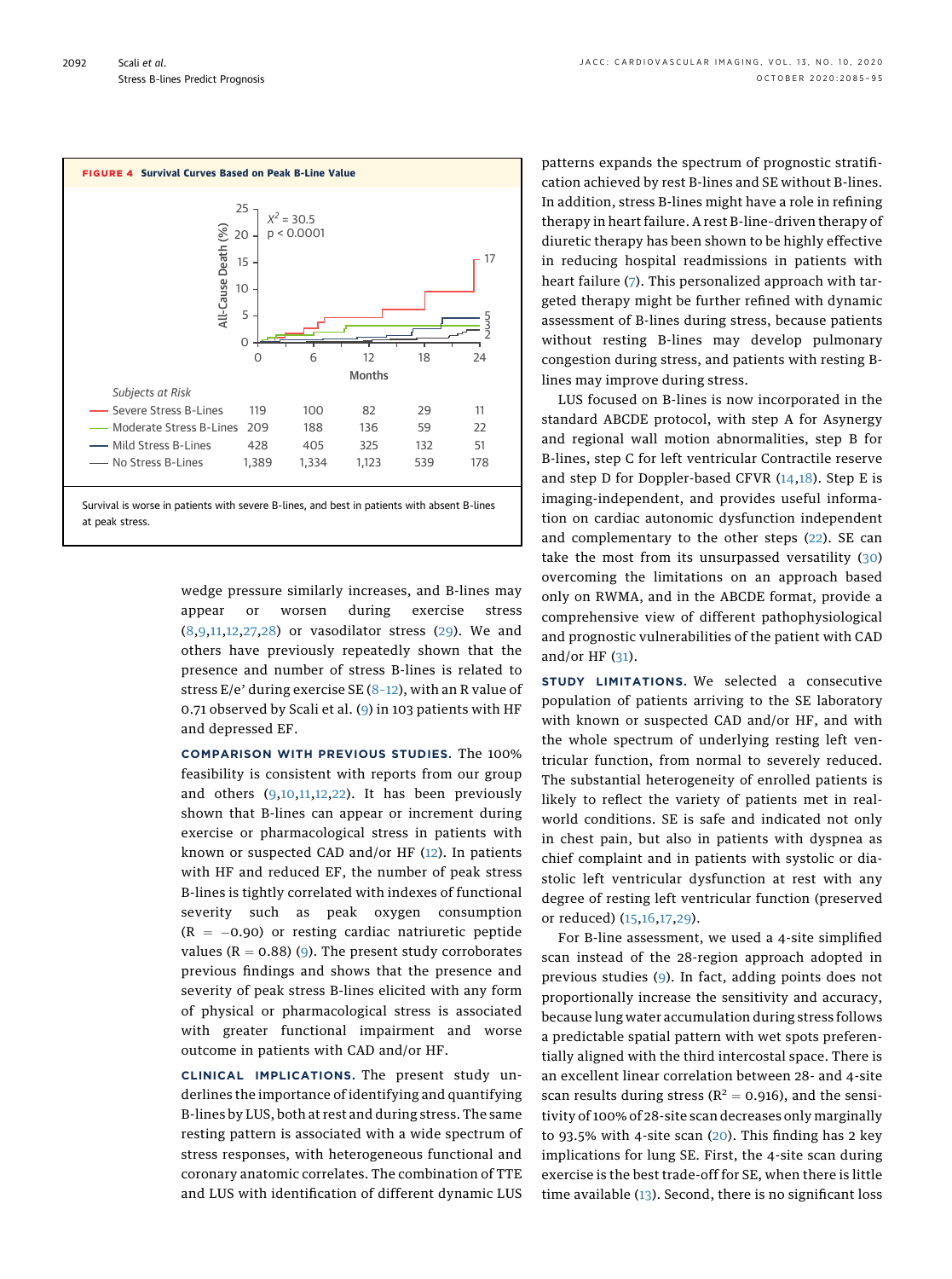<span id="page-8-0"></span>

in sensitivity and the response can be efficiently titrated, as it happened with 28-site scan ([3](#page-9-6)), with adjusted cutoff values of cumulative B-line score ([20\)](#page-10-8).

We used a semiquantitative B-line scoring system that was previously validated versus physiological and prognostic standards  $(1,3,9)$  $(1,3,9)$  $(1,3,9)$  $(1,3,9)$  $(1,3,9)$  $(1,3,9)$ , although the original version based on 28-site scan was here adapted to the simplified 4-site scan ([20](#page-10-8)). The B-line score integrates the horizontal (number of sites with B-lines) and vertical (number of B-lines per site) dimensions of pulmonary congestion. This approach is conceptually similar to the assessment of inducible ischemia with WMSI, which integrates horizontal extent (number of involved segments) and vertical severity (hypokinesia, akinesia, or dyskinesia) of RWMA to generate a prognostically powerful peak stress score.

We pooled the data of different physical or pharmacological stress modalities. They have different mechanisms of action, but similar accuracy and prognostic value, and are used interchangeably in most laboratories to provide a flexible and versatile approach to all patients  $(16)$  $(16)$  $(16)$ . The final common hemodynamic pathway for all stresses increasing B-lines is the increase in left ventricular end-diastolic pressure and the increase in pulmonary wedge pressure, due for instance to ischemia or diastolic dysfunction, mitral insufficiency, or afterload mismatch [\(12](#page-10-1)). As data mature with larger sample sizes and longer follow-up, it will be possible to make a separate analysis for different conditions (CAD vs. HF) and different stresses (exercise vs. pharmacological). Different stressors showed similar patterns of stress Blines, with severe peak stress B-lines detectable in 6% of patients during exercise, 5% with dobutamine, and 4% with vasodilators ([Table 1](#page-3-0)).

Coronary angiography was performed in a subgroup of 980 patients, and showed that stress severe B-lines pattern was associated with more extensive disease compared with absent, mild, or moderate B-line patterns ([Table 1](#page-3-0)). This is an additional biomarker of a more advanced disease associated with peak B-lines, but certainly lung water estimate is a poor predictor of CAD. B-lines at rest or after stress are not—and cannot be conceptually—a diagnostic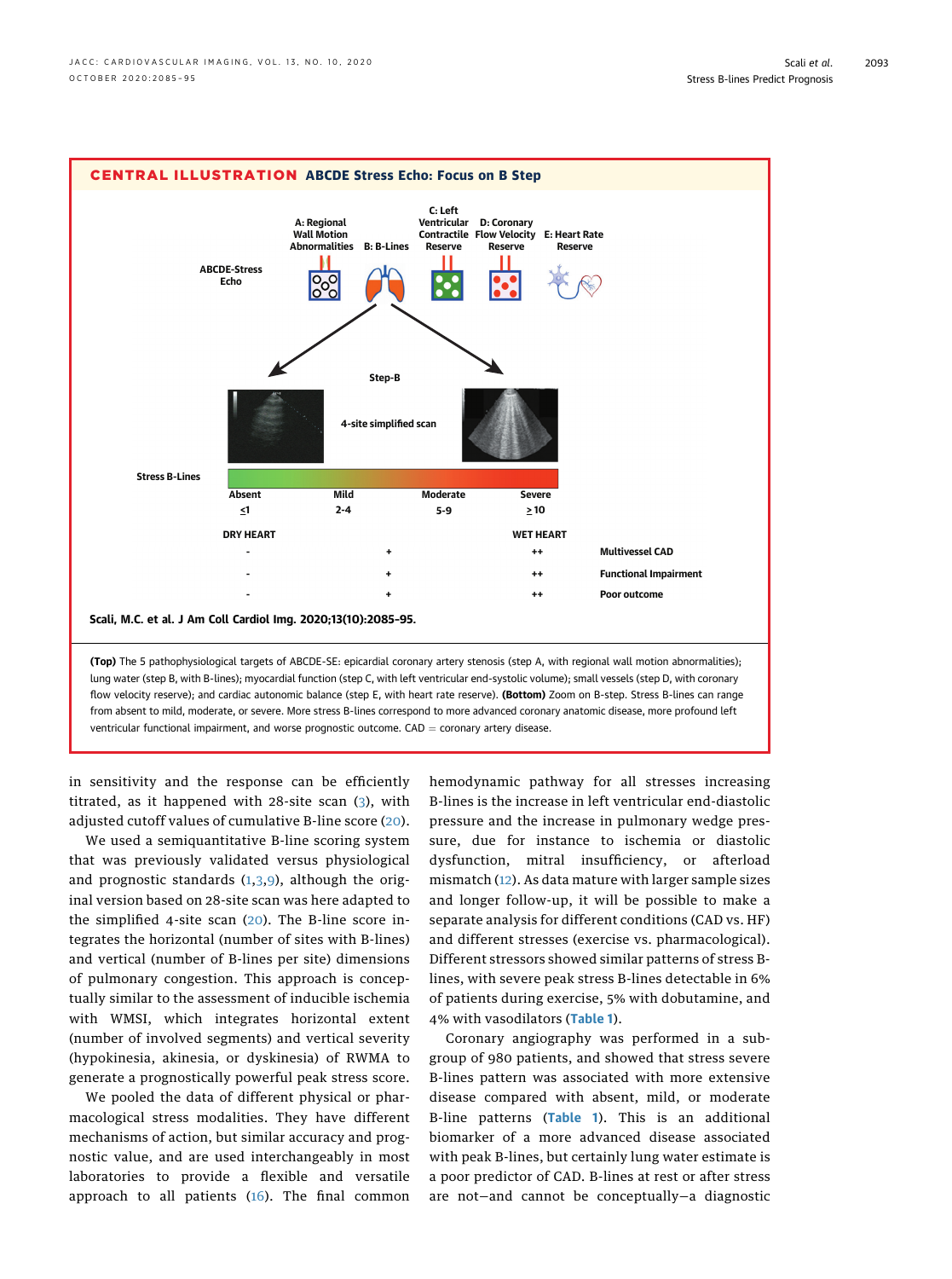marker of coronary anatomy, but rather a useful parameter for risk stratification and functional characterization of the patient.

Images were interpreted in real time at bedside or soon after the study on stored video-clips. There was no temporal blinding to the time point. This is the only feasible modality in a real-world setting, with the operator interpreting and reporting an exam with 4 variables (wall motion, B-lines, CFVR and LVCR) and a very limited time slot in clinically oriented environments.

Images were interpreted in real time at bedside or soon after the study on stored video clips by certified readers from recruiting center who had passed the quality control procedures [\(22\)](#page-10-11). The peripheral reading of recruiting centers was entered in the databank, as required for an effectiveness study evaluating the technique when deployed in the clinical arena.

Results were accessible to the referring physician, but B-line results are unlikely to have affected subsequent decision-making because no evidence is available to date to support a B-line–driven change in management.

# **CONCLUSIONS**

TTE can be easily complemented with LUS at rest and during stress to assess dynamic changes in interstitial pulmonary congestion through B-lines, associated with greater functional impairment. Severe stress B-lines portend a worse outcome.

ACKNOWLEDGMENT Dr. Maurizio Galderisi passed away on March 27, 2020, from COVID-19. For all of us, he was an inspiring colleague and an enthusiastic leader. For anyone who knew him personally, he was a real and rare gentleman with a unique kind touch. For Eugenio, Quirino, Eduardo, Paolo, Giovanni, Rodolfo, Fausto, Tonino, Maria Chiara and many others, he was a personal friend always available in good and bad times. Thank you, Maurizio, our gentle giant. We will miss you.

ADDRESS FOR CORRESPONDENCE: Dr. Eugenio Picano, CNR, Institute of Clinical Physiology, Biomedicine Department, Via G. Moruzzi, 1, Pisa, Italy 56124. E-mail: [picano@ifc.cnr.it.](mailto:picano@ifc.cnr.it)

#### **PERSPECTIVES**

COMPETENCY IN MEDICAL KNOWLEDGE: The use of ABCDE stress echocardiography protocol is feasible with high success rate and allows simultaneous insight into ischemia (step A), pulmonary congestion (step B), contractile reserve (step C), coronary microvascular function (step D) and cardiac autonomic reserve (step E). In particular, step B (the number of B-lines at lung ultrasound) proved robust and able to stratify outcome independently and incrementally from wall motion during SE.

TRANSLATIONAL OUTLOOK: B-lines are in principle amenable to quantification and easy to incorporate in ABCDE-artificial intelligence stress echo, so that rest and stress echocardiography  $+$  lung ultrasound  $+$  ECG can be established as the quantitative, unsupervised, and objective stress test assessing the many vulnerabilities of the patient that extend well beyond and above epicardial coronary artery stenosis.

#### REFERENCES

<span id="page-9-0"></span>1. [Jambrik Z, Monti S, Coppola V, Agricola E,](http://refhub.elsevier.com/S1936-878X(20)30410-1/sref1) [Miniati M, Picano E. Usefulness of ultrasound lung](http://refhub.elsevier.com/S1936-878X(20)30410-1/sref1) [comets as a nonradiologic sign of extravascular](http://refhub.elsevier.com/S1936-878X(20)30410-1/sref1) [lung water. Am J Cardiol 2004;93:1265](http://refhub.elsevier.com/S1936-878X(20)30410-1/sref1)–70.

<span id="page-9-1"></span>2. [Miglioranza MH, Gargani L, Sant](http://refhub.elsevier.com/S1936-878X(20)30410-1/sref2)'Anna RT, et al. [Lung ultrasound for the evaluation of pulmonary](http://refhub.elsevier.com/S1936-878X(20)30410-1/sref2) [congestion in outpatients: a comparison with](http://refhub.elsevier.com/S1936-878X(20)30410-1/sref2) [clinical assessment, natriuretic peptides, and](http://refhub.elsevier.com/S1936-878X(20)30410-1/sref2) [echocardiography. J Am Coll Cardiol Img 2013;6:](http://refhub.elsevier.com/S1936-878X(20)30410-1/sref2) [1141](http://refhub.elsevier.com/S1936-878X(20)30410-1/sref2)–51.

<span id="page-9-6"></span>3. [Frassi F, Gargani L, Tesorio P, Raciti M,](http://refhub.elsevier.com/S1936-878X(20)30410-1/sref3) [Mottola G, Picano E. Prognostic value of extra](http://refhub.elsevier.com/S1936-878X(20)30410-1/sref3)[vascular lung water assessed with ultrasound lung](http://refhub.elsevier.com/S1936-878X(20)30410-1/sref3) [comets by chest sonography in patients with](http://refhub.elsevier.com/S1936-878X(20)30410-1/sref3) [dyspnea and/or chest pain. J Card Fail 2007;13:](http://refhub.elsevier.com/S1936-878X(20)30410-1/sref3) [830](http://refhub.elsevier.com/S1936-878X(20)30410-1/sref3)–5.

4. [Platz E, Lewis EF, Uno H, Peck J, et al.](http://refhub.elsevier.com/S1936-878X(20)30410-1/sref4) [Detection and prognostic value of pulmonary](http://refhub.elsevier.com/S1936-878X(20)30410-1/sref4)

[congestion by lung ultrasound in ambulatory](http://refhub.elsevier.com/S1936-878X(20)30410-1/sref4) [heart failure patients. Eur Heart J 2016;37:](http://refhub.elsevier.com/S1936-878X(20)30410-1/sref4) [1244](http://refhub.elsevier.com/S1936-878X(20)30410-1/sref4)–51.

5. [Bedetti G, Gargani L, Sicari R, Gianfaldoni ML,](http://refhub.elsevier.com/S1936-878X(20)30410-1/sref5) [Molinaro S, Picano E. Comparison of prognostic](http://refhub.elsevier.com/S1936-878X(20)30410-1/sref5) [value of echographic risk score with the Throm](http://refhub.elsevier.com/S1936-878X(20)30410-1/sref5)[bolysis in Myocardial Infarction \(TIMI\) and Global](http://refhub.elsevier.com/S1936-878X(20)30410-1/sref5) [Registry in Acute Coronary Events \(GRACE\) risk](http://refhub.elsevier.com/S1936-878X(20)30410-1/sref5) [scores in acute coronary syndrome. Am J Cardiol](http://refhub.elsevier.com/S1936-878X(20)30410-1/sref5) [2010;106:1709](http://refhub.elsevier.com/S1936-878X(20)30410-1/sref5)–16.

6. [Miglioranza MH, Picano E, Badano LP, et al.](http://refhub.elsevier.com/S1936-878X(20)30410-1/sref6) [Pulmonary congestion evaluated by lung ul](http://refhub.elsevier.com/S1936-878X(20)30410-1/sref6)[trasound predicts decompensation in heart](http://refhub.elsevier.com/S1936-878X(20)30410-1/sref6) [failure outpatients. Int J Cardiol 2017;240:](http://refhub.elsevier.com/S1936-878X(20)30410-1/sref6) [271](http://refhub.elsevier.com/S1936-878X(20)30410-1/sref6)–8.

<span id="page-9-2"></span>7. [Rivas-Lasarte M, Álvarez-García J, Fernández-](http://refhub.elsevier.com/S1936-878X(20)30410-1/sref7)[Martínez J, et al. Lung ultrasound-guided treat](http://refhub.elsevier.com/S1936-878X(20)30410-1/sref7)[ment in ambulatory patients with heart failure: a](http://refhub.elsevier.com/S1936-878X(20)30410-1/sref7) [randomized controlled clinical trial \(LUS-HF](http://refhub.elsevier.com/S1936-878X(20)30410-1/sref7) [study\). Eur J Heart Fail 2019;21:1605](http://refhub.elsevier.com/S1936-878X(20)30410-1/sref7)–13.

<span id="page-9-3"></span>8. [Agricola E, Picano E, Oppizzi M, et al. Assess](http://refhub.elsevier.com/S1936-878X(20)30410-1/sref8)[ment of stress-induced pulmonary interstitial](http://refhub.elsevier.com/S1936-878X(20)30410-1/sref8) [edema by chest ultrasound during exercise echo](http://refhub.elsevier.com/S1936-878X(20)30410-1/sref8)[cardiography and its correlation with left ventric](http://refhub.elsevier.com/S1936-878X(20)30410-1/sref8)[ular function. J Am Soc Echocardiogr 2006;19:](http://refhub.elsevier.com/S1936-878X(20)30410-1/sref8) [457](http://refhub.elsevier.com/S1936-878X(20)30410-1/sref8)–63.

<span id="page-9-4"></span>9. [Scali MC, Cortigiani L, Simionuc A, Gregori D,](http://refhub.elsevier.com/S1936-878X(20)30410-1/sref9) [Marzilli M, Picano E. Exercise-induced B-lines](http://refhub.elsevier.com/S1936-878X(20)30410-1/sref9) [identify worse functional and prognostic stage in](http://refhub.elsevier.com/S1936-878X(20)30410-1/sref9) [heart failure patients with depressed left](http://refhub.elsevier.com/S1936-878X(20)30410-1/sref9) [ventricular function. Eur J Heart Fail 2017;19:](http://refhub.elsevier.com/S1936-878X(20)30410-1/sref9) [1468](http://refhub.elsevier.com/S1936-878X(20)30410-1/sref9)–78.

<span id="page-9-5"></span>10. [Simonovic D, Coiro S, Carluccio E, Girerd N,](http://refhub.elsevier.com/S1936-878X(20)30410-1/sref10) [Deljanic-Ilic M, Ambrosio G. Exercise elicits dy](http://refhub.elsevier.com/S1936-878X(20)30410-1/sref10)[namic changes in extravascular lung water and](http://refhub.elsevier.com/S1936-878X(20)30410-1/sref10) [hemodynamic congestion in heart failure patients](http://refhub.elsevier.com/S1936-878X(20)30410-1/sref10)